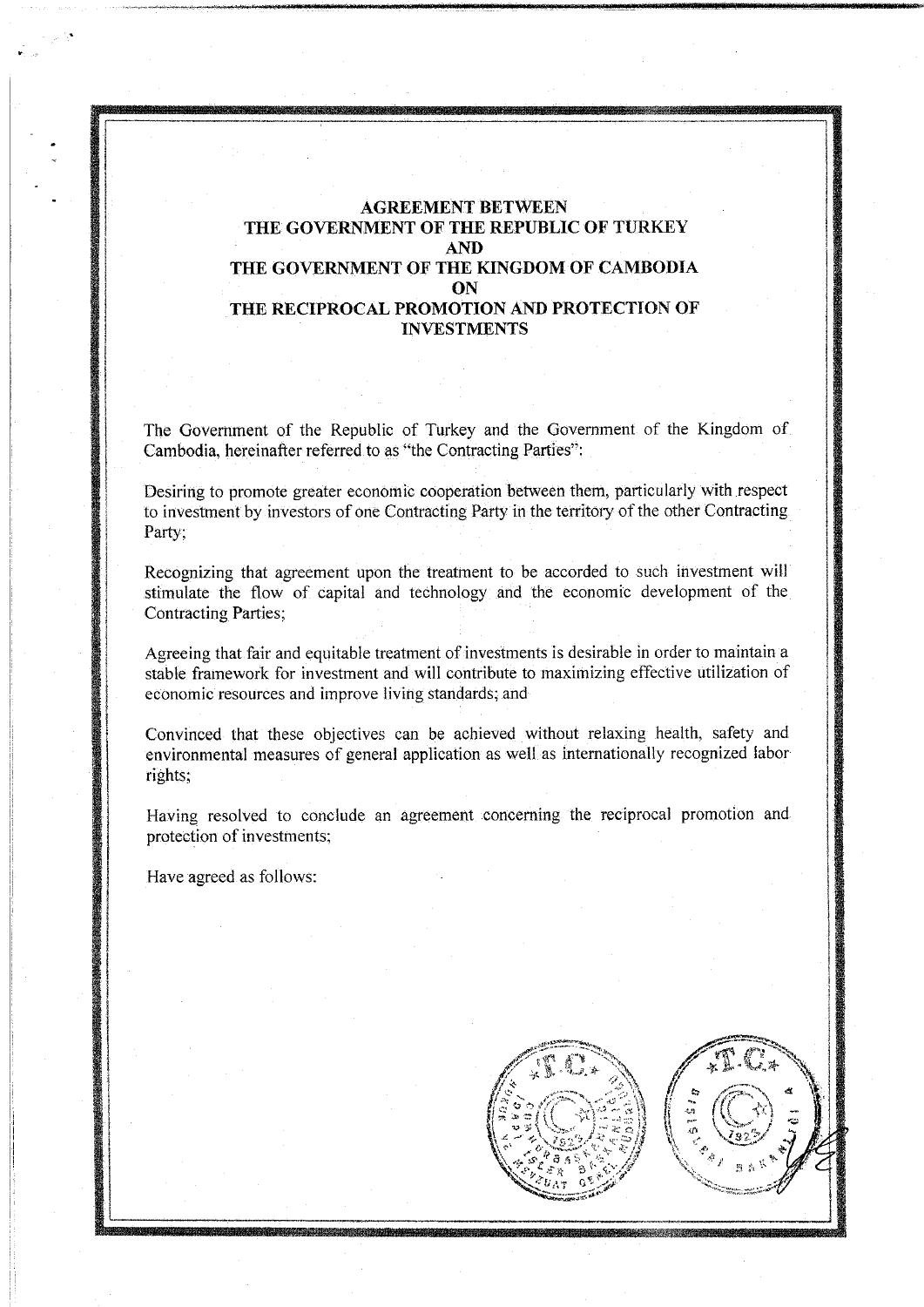# **ARTICLE 1 Definitions**

For the purpose of this Agreement;

L The term "investment" means every kind of asset, connected with business activities, acquired for the purpose of establishing lasting economic relations in the territory of a Contracting Party in conformity with its laws and regulations, and shall include in particular, but not exclusively:

(a) movable and immovable property, as well as any other rights as mortgages, liens, pledges and any other similar rights as defined in conformity with the laws and regulations of the Contracting Party in whose territory the property is situated;

(b) reinvested returns, claims to money or any other rights having financial value related to an investment;

(c) shares, stocks or any other form of participation in companies;

(d) industrial and intellectual property rights, in particular patents. industrial designs, technical processes, as well as trademarks, goodwill and know-how;

(e) business concessions conferred by law or by contract, including concessions related to natural resources;

provided that such investments are not in the nature of acquisition of shares or voting power amounting to, or representing of less than ten  $(10)$  percent of a company through stock exchanges which shall not be covered by this Agreement.

2. The tenn "investor" means:

(a) natural persons having the nationality of a Contracting Party according to its laws,

(b) companies, corporations, firms, business partnerships incorporated or constituted under the law in force of a Contracting Party and having their registered offices together with substantial business activities in the territory of that Contracting Party,

who have made an investment in the territory of the other Contracting Party.

3. The term "returns" means the amounts yielded by an investment and includes in particular, though not exclusively, profit, interest, capital gains, royalties, fees and dividends.

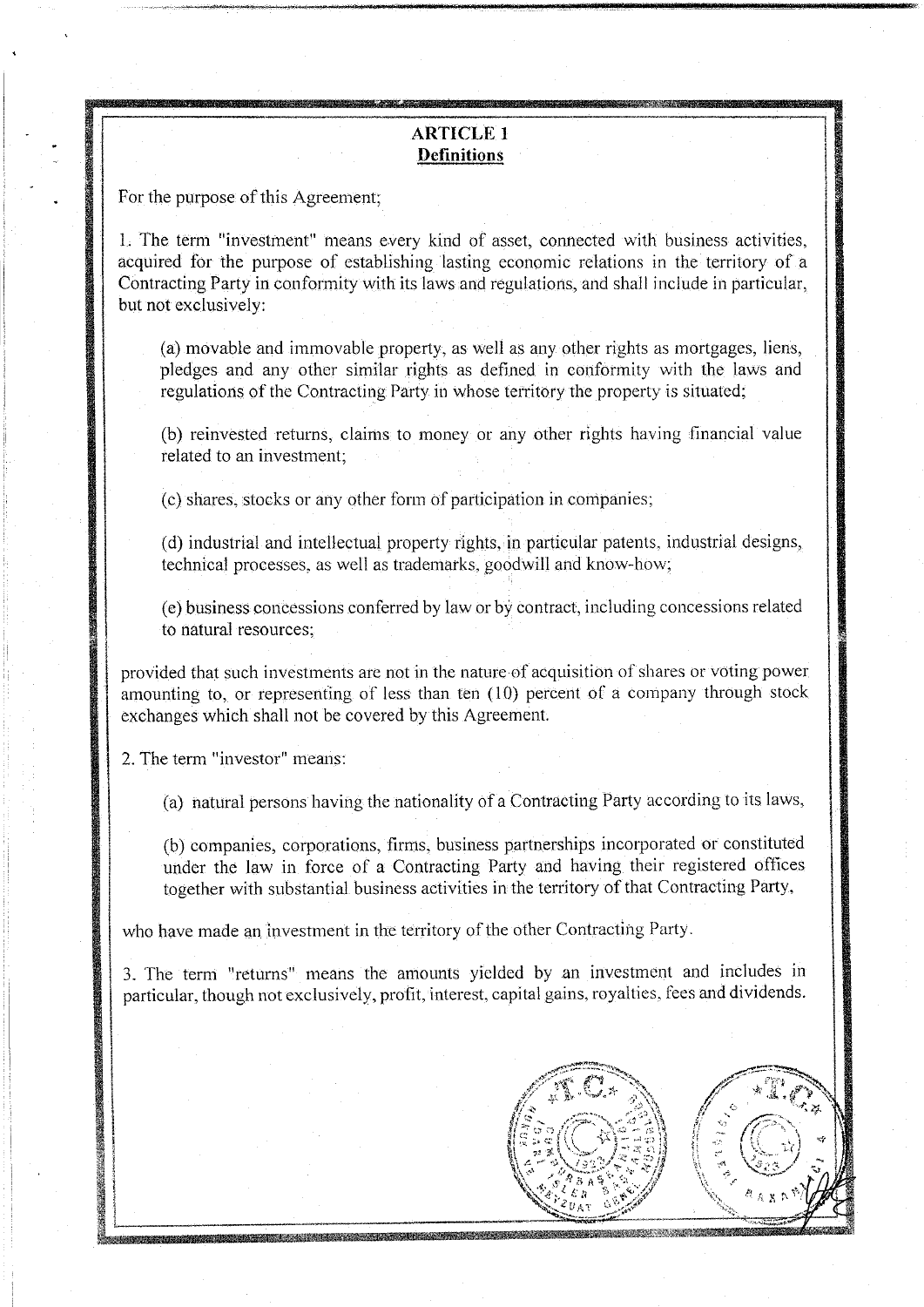4. The "tenitory" means;

(a) in respect of the Republic of Turkey; the land territory, internal waters. the territorial sea and the airspace above them, as well as the maritime areas over which Turkey has sovereign rights or jurisdiction for the purpose of exploration, exploitation and preservation of natural resources whether living or non-living, pursuant to international law.

(b) in respect of the Kingdom of Cambodia, all land, the territorial sea, its seabed and subsoil and airspace over which the Kingdom of Cambodia has exercise sovereignty or jurisdiction in accordance with the international Jaw.

# **ARTICLE 2 Promotion and Protection of Investments**

1. Subject to its laws and regulations, each Contracting Party shall in its territory promote as far as possible investments by investors of the other Contracting Party.

2. Investments of investors of each Contracting Party shall at all times be accorded treatment in accordance with international law minimum standard of treatment, including fair and equitable treatment and full protection and security in the territory of the other Contracting Party. Neither Contracting Party shall in any way impair the management, maintenance, use, enjoyment, extension, or disposal of such investments by unreasonable or discriminatory measures.

## **ARTICLE 3 Treatment of Investments**

I. Each Contracting Party shall admit in its territory investments on a basis no less favourable than that accorded in like circumstances to investments of investors of any third State, within the framework of its laws and regulations.

2. Each Contracting Party shall accord to these investments, once established, treatment no less favomable than that accorded in like circumstances to investments of its investors or to investments of investors of any third State, whichever is the most favourable, as regards the management, maintenance, use, enjoyment, extension, or disposal of the investment.

3. The Contracting Parties shall within the framework of their national legislation give favorable consideration to applications for the entry and sojourn of investors of either Contracting Party who wish to enter the territory of the other Contracting Party.

4. (a) The Provisions of this Article shall not be construed so as to oblige one Contracting Party to extend to the investors of the other Contracting Party the benefit of any treatment, preference or privilege which may be extended by the former Contracting Party by virtue of any international agreement or arrangement relating wholly or mainly to taxation.

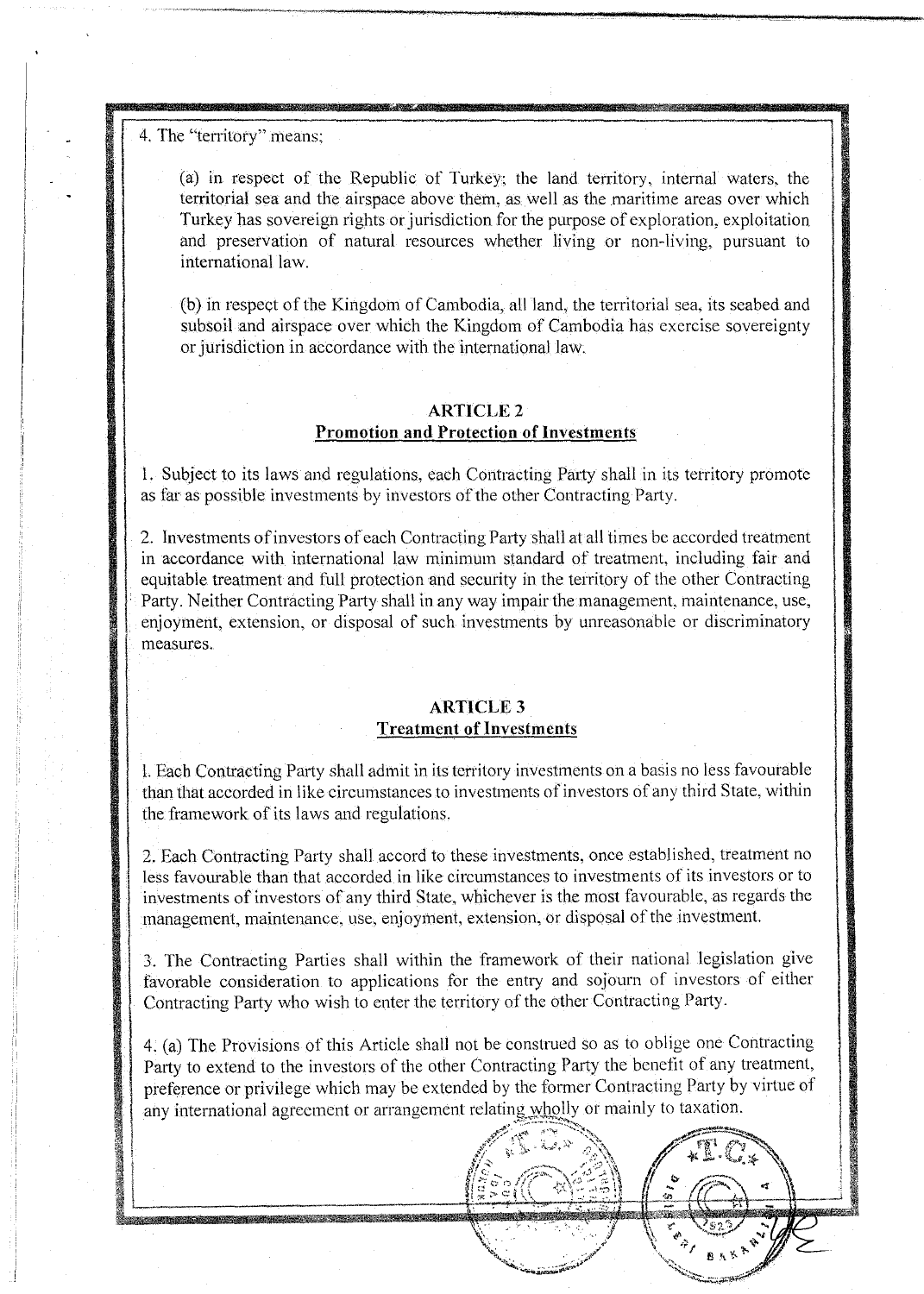(b) The non-discrimination, national treatment and most-favored nation treatment provisions <sup>1</sup> of this Agreement shall not apply to all actual or future advantages accorded by either Contracting Party by virtue of its membership of, or association with a customs, economic or monetary union, a common market or a free trade area; to nationals or companies of its own, of Member States of such union, common market or free trade area, or of any other third State.

1'

(c) Paragraphs (I) and (2) of this Article shall not apply in respect of dispute settlement provisions between an investor and the hosting Contracting Party laid down simultaneously by this Agreement and by another similar international agreement to which one of the Contracting Parties is signatory.

(d) The ptovisions of Article 2 and 3 of this Agreement shall not oblige any Contracting Party to accord investments of investors of the other Contracting Party the same treatment that it accords to investments of its own investors with regard to acquisition of land, real estates, and real rights upon them.

## **ARTICLE4 General Exceptions**

1. Nothing in this Agreement shall be construed to prevent a Contracting Party from adopting, maintaining, or enforcing any non-discriminatory legal measures:

(a) designed and applied for the protection of human, animal or plant life or health, or the environment;

(b) related to the conservation of living or non-living exhaustible natural resources.

2. Nothing in this Agreement shall be construed:

(a) to require any Contracting Party to furnish or allow access to any information the disclosure of which it determines to be contrary to its essential security interests;

(b) to prevent any Contracting Party from taking any actions that it considers necessary for the protection of its essential security interests,

> (i) relating to the traffic in arms, ammunition and implements of war and to such traffic and transactions in other goods, materials, services and technology undertaken directly or indirectly for the purpose of supplying a military or other security establishment,

(ii) taken in time of war or other emergency in international relations,

or

I

I  $\overline{\mathsf{L}}$ 

(iii) relating to the implementation of national policies or international agreements respecting the non-proliferation of nuclear weapons or other nuclear explosive devices; or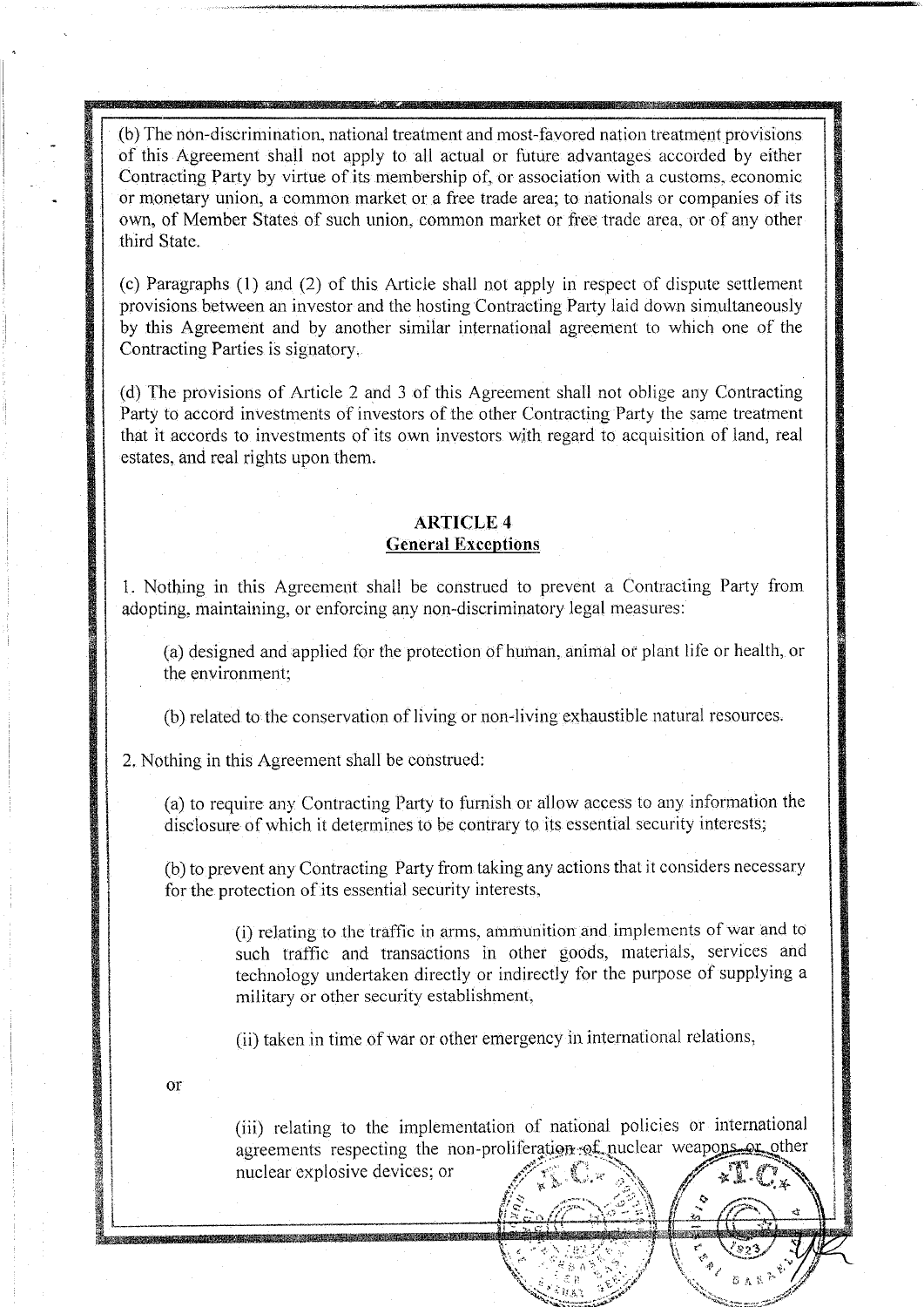$(c)$  to prevent any Contracting Party from taking action in pursuance of its obligations under the United Nations Charter for the maintenance of international peace and security.

I

 $\mathbf{z}_{\mathbf{z}}$ 

## **ARTICLES Expropriation and Compensation**

1. Investments shall not be expropriated, nationalized or subject, directly or indirectly, to measures of similar effects (hereinafter referred as expropriation) except for a public purpose, in a non-discriminatory manner, upon payment of prompt, adequate and effective compensation, and in accordance with due process of law and the general principles of treatment provided for in Article 3 of this Agreement.

2. Non-discriminatory legal measures designed and applied to protect legitimate public welfare objectives, such as health, safety and environment, do not constitute indirect expropriation,

3. Compensation shall be equivalent to the market value of the expropriated investment before the expropriation was taken or became public knowledge. Compensation shall be paid without delay and be freely transferable as described in paragraph 2 Article 7.

4. Compensation shall be payable in a freely convertible currency and in the event that payment of compensation is delayed, it shall include an interest rate equivalent to the highest interest paid on public claims in the hosting Contracting Party.

#### **ARTICLE6 Compensation for Losses**

Investors of either Contracting Party whose investments sutier losses in the territory of the other Contracting Party owing to war, insurrection, civil disturbance or other similar events shall be accorded by such other Contracting Party treatment no less favourable than that accorded to its own investors or to investors of any third State, whichever is the most favourable treatment, as regards any measures it adopts in relation to such losses.

#### **ARTICLE 7 Repatriation and Transfer**

l. Upon fulfillment of all tax obligations, each Contracting Party shall permit in good faith all transfers related to an investment to be made freely and without delay into and out of its territory. Such transfers include:

(a) returns,

(b) proceeds from the sale or liquidation of all or any part of an investment

(c) compensation pursuant to Article  $5$ ,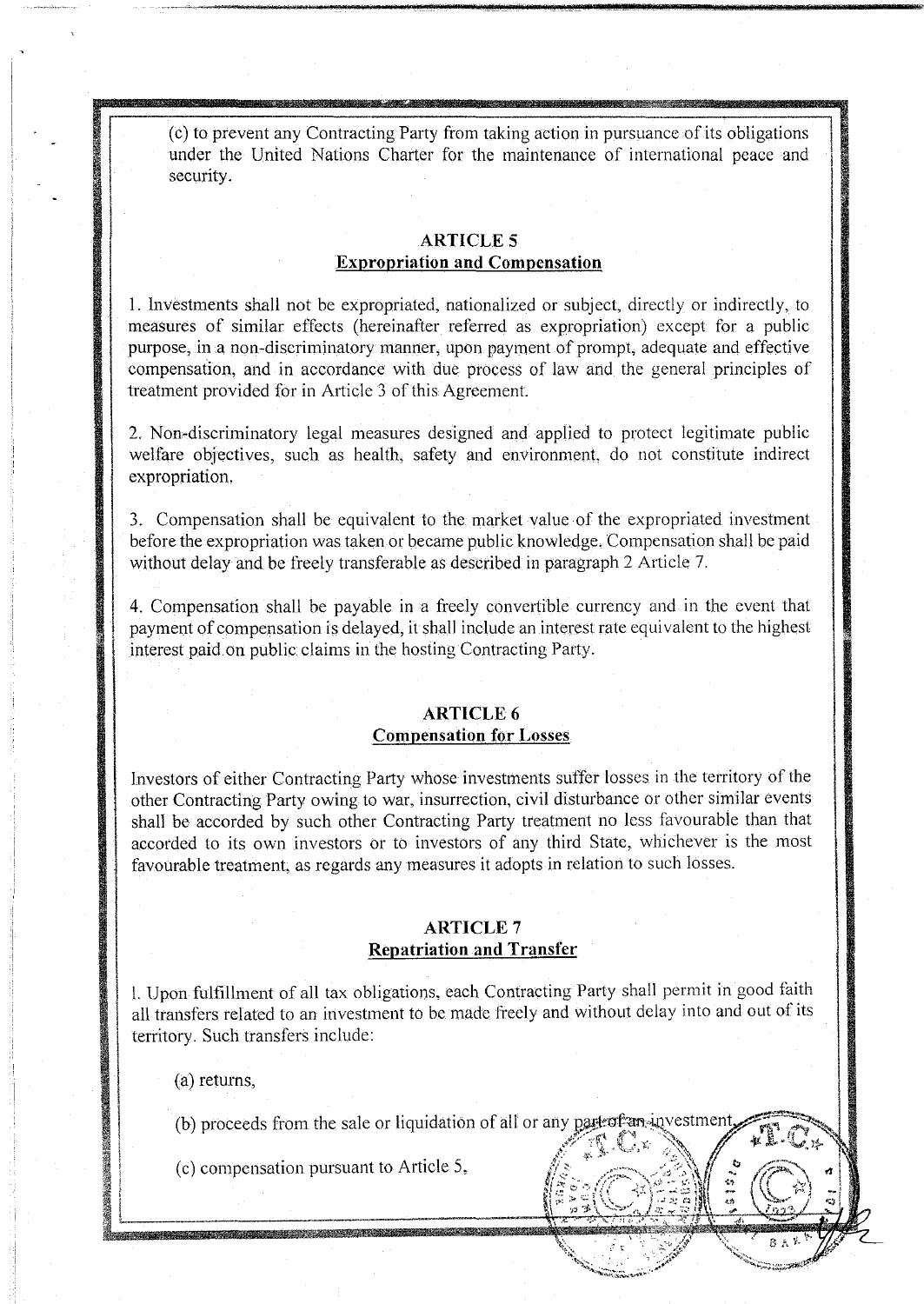(d) reimbursements and interest payments deriving from loans in connection with investments,

(e) salaries, wages and other remunerations received by the nationals of one Contracting Party who have obtained in the territory of the other Contracting Party the corresponding work permits related to an investment,

(t) payments arising from an investment dispute.

2. Transfers shall be made in the convertible currency in which the investment has been made or in any convertible currency at the rate of exchange in force at the date of transfer, tmless otherwise agreed by the investor and the hosting Contracting Party.

3. Where, in exceptional circumstances, payments and capital movements cause or threaten to cause serious balance of payments difficulties, each Contracting Party may temporarily restrict transfers, provided that such restrictions are imposed on a non-discriminatory and in good faith basis.

4. Notwithstanding paragraphs  $(1)$ ,  $(2)$  and  $(3)$  above, a Contracting Party may prevent a transfer through the equitable, non-discriminatory, and good faith application of its laws relating to;

(a) bankruptcy, insolvency, or the protection of the rights of creditors;

(b) issuing, trading, or dealing in securities, options or derivatives;

(c) criminal or penal offences;

(d) financial reporting or record keeping of transfers;

(e) ensuring the satisfaction of judgments in adjudicatory proceedings.

# **ARTICLE 8**

**Subrogation** 

I. If one of the Contracting Parties has a public insurance or guarantee scheme to protect investments of its own investors against non-commercial risks, and if an investor of this Contracting Party has subscribed to it, any subrogation of the insurer under the insurance contract between this investor and the insurer, shall be recognized by the other Contracting Party.

2. The insurer is entitled by virtue of subrogation to exercise the rights and enforce the claims of that investor and shall assume the obligations related to the investment. The subrogated rights or claims shall not exceed the original rights or claims of the investor.

3. Disputes between a Contracting Party and an insurer shall be settled in accordance with the provisions of Article 9 of this Agreement.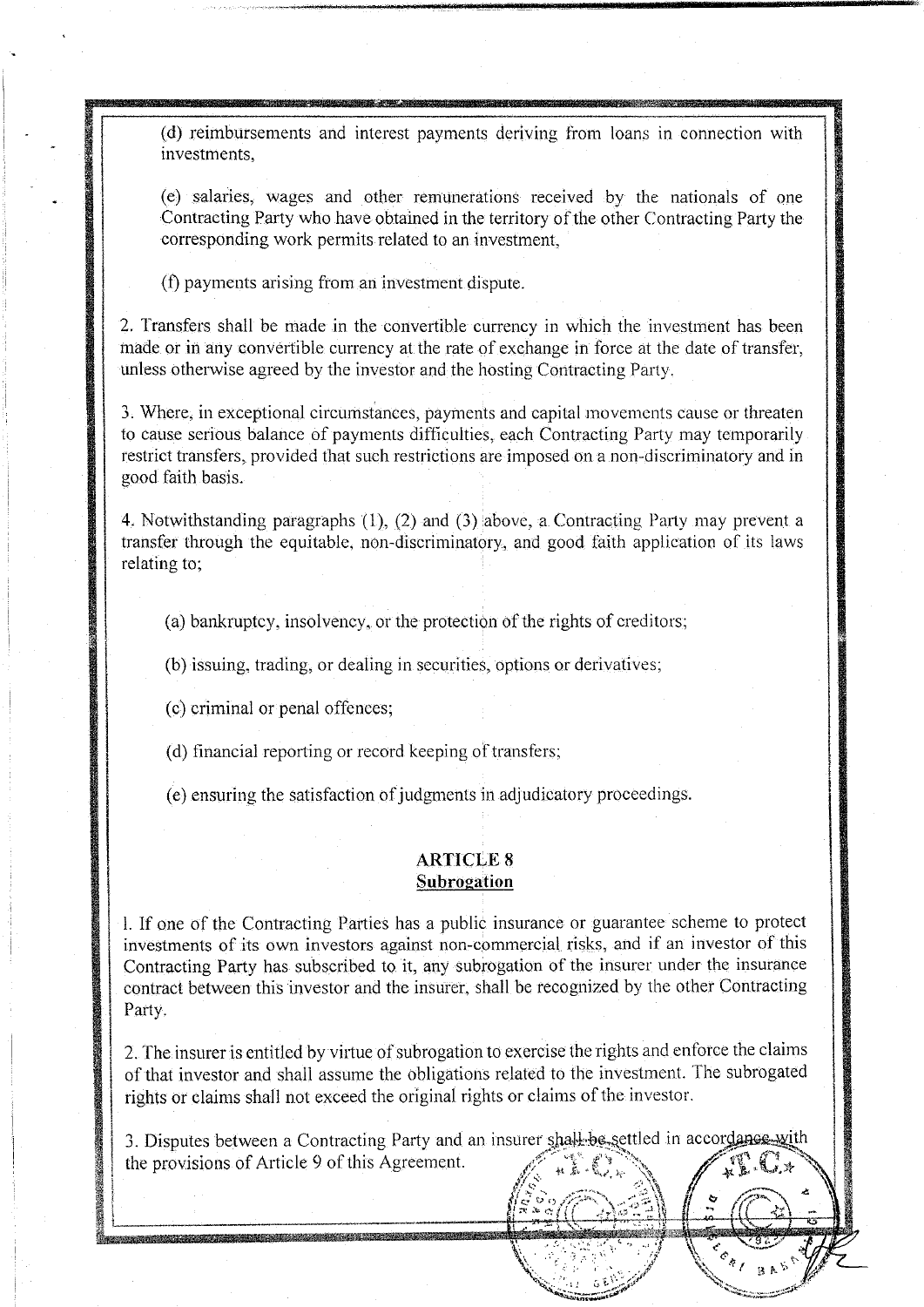#### **ARTICLE9**

# **Settlement of Disputes Between One Contracting Party and Investors of the Other Contracting Party**

1. Disputes between one of the Contracting Parties and an investor of the other Contracting Party, in connection with his investment, shall be notified in writing, including detailed information, by the investor to the recipient Contracting Party of the investment. As far as possible, the investor and the concerned Contracting Party shall endeavor to settle these disputes by consultations and negotiations in good faith.

2. If these disputes, cannot be settled in this way within six (6) months following the date of the written notification mentioned in paragraph I, the disputes can be submitted, as the investor may choose, to:

(a) the competent court of the Contracting Party in whose territory the investment has been made,

or

(b) except as provided under paragraph 4 (a) and (b) of this. Article. to:

(i) the International Center for Settlement of Investment Disputes (ICSID) set up by the "Convention on Settlement of Investment Disputes Between States and Nationals of other States",

(ii) an ad hoc arbitration tribunal established under the Arbitration Rules of Procedure of the United Nations Commission for International Trade Law (UNCITRAL).

3. Once the investor has submitted the dispute to one or the other of the dispute settlement forums mentioned in paragraph 2 of this Article, the choice of one of these procedures is final.

4. Notwithstanding the provisions of paragraph 2 of this Article;

(a) only the disputes arising directly out of investment activities which have obtained necessary permission, if there is any permission required, in conformity with the relevant legislation of the Republic of Turkey on foreign capital, and that effectively started shall be subject to the jurisdiction of the International Center for Settlement of Investment Disputes (ICSID) or any other international dispute settlement mechanism as agreed upon by the Contracting Parties;

(b) the disputes, related to the property and real rights upon the real estates are totally under the jurisdiction of the competent courts of the host country and therefore shall not be submitted to jurisdiction of the International Center for Settlement of Investment Disputes (ICSID) or any other international dispute settlement mechanism.

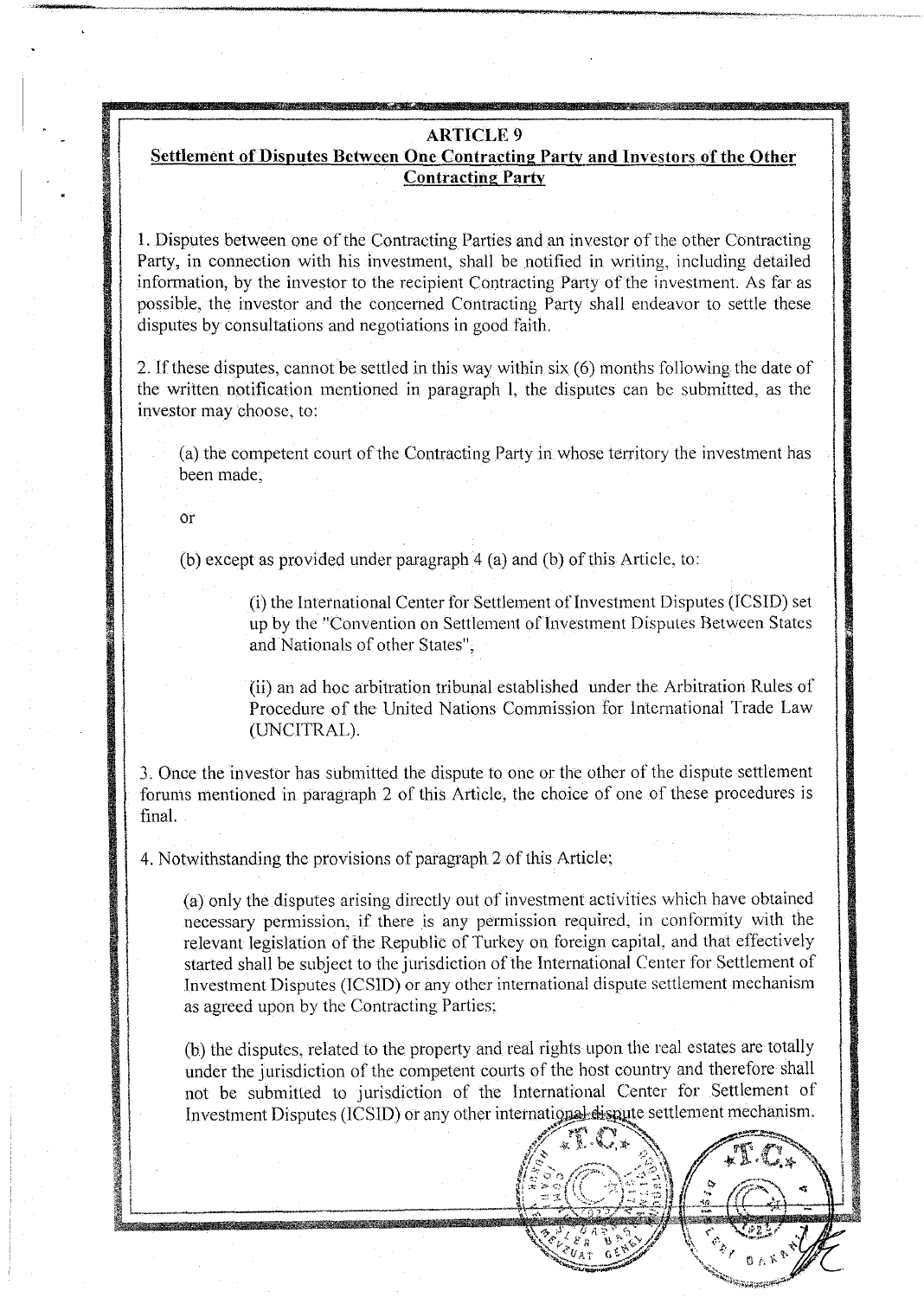(c) In the implementation of Article 64 of the "Convention on the Settlement of Investment Disputes between States and Nationals of other States", the following provision shall apply:

The Contracting Parties shall not accept the referral of any disputes arising between themselves concerning the interpretation or application of the "Convention on the Settlement of Investment Disputes between States and Nationals of Other States", which is not settled by negotiation, to the International Court of Justice."

(5) The arbitral tribunal shall decide on the basis of the law, taking into account the sources of law in the following precedence:

- (a) the provisions of this Agreement,
- (b) the laws and regulations of the Contracting Party involved in the dispute on which territory the investment is made (including its rules on the conflict of laws} and
- (c) the relevant principles of international law as accepted by both Contracting Parties.

6. The arbitration awmds shall be final and binding for all parties in dispute. Each Contracting Party commits itself to execute the award according to its national law.

# **ARTICLE 10 Settlement of Disputes Between The Contracting Parties**

l. The Contracting Parties shall seek in good faith and a spirit of cooperation a rapid and equitable solution to any dispute between them concerning the interpretation or application of this Agreement. In this regard, the Contracting Parties agree to engage in direct and meaningful negotiations to arrive at such solutions. If the Contracting Parties cannot reach an agreement within six (6) months after the beginning of disputes between themselves through the foregoing procedure, the disputes may be submitted, upon the request of either Contracting Party, to an arbitral tribunal of three members.

2. Within two (2) months of receipt of a request, each Contracting Party shall appoint an arbitrator. The two arbitrators shall select a third arbitrator as Chairman, who is a national of a third State. In the event either Contracting Party fails to appoint an arbitrator within the specified time, the other Contracting Party may request the President of the International Court of Justice to make the appointment.

3. If both arbitrators cannot reach an agreement about the choice of the Chairman within two (2) months after their appointment, the Chairman shall be appointed upon the request of either Contracting Party by the President of the International Court of Justice.

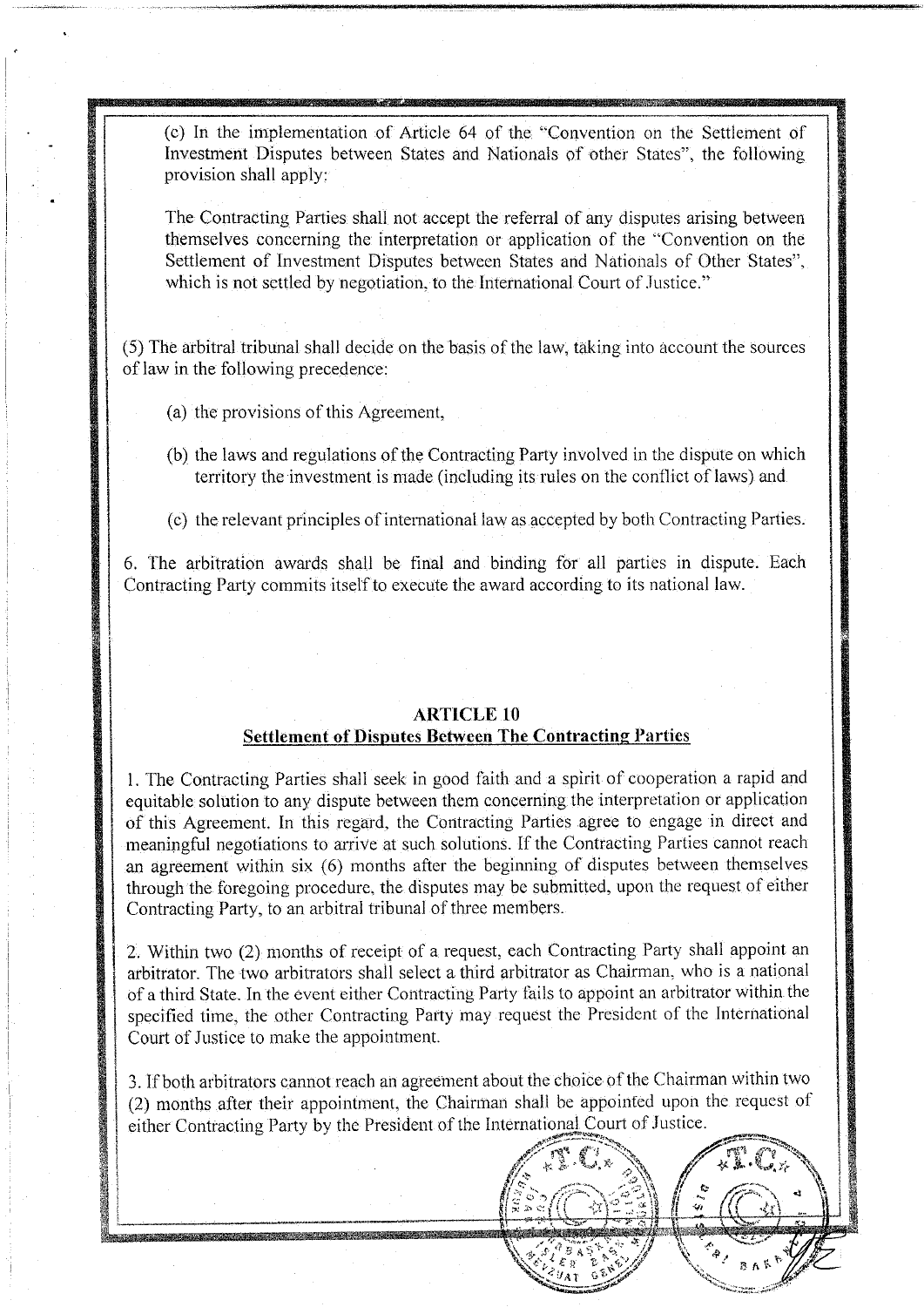4. If, in the cases specified under paragraphs (2) and (3) of this Article, the President of the International Court of Justice is prevented from carrying out the said function or if he is a national of either Contracting Party, the appointment shall be made by the Vice-President, and if the Vice-President is prevented from carrying out the said function or if he is a national of either Contracting Party, the appointment shall be made by the most senior member of the Court who is not a national of either Contracting Party.

5. The tribunal shall have three (3) months from the date of the selection of the Chairman to agree upon rules of procedure consistent with the other provisions of this Agreement. In the absence of such agreement, the tribunal shall request the President of the International Court of Justice to designate rules of procedure, taking into account generally recognized rules of international arbitral procedure.

6. Unless otherwise agreed, all submissions shall be made and all hearings shall be completed within eight (8) months of the date of selection of the Chairman, and the tribunal shall render its decision within two (2) months after the date of the final submissions or the date of the closing of the hearings, whichever is later. The arbitral tribunal shall reach its decisions, which shall be final and binding, by a majority of votes.

7. Expenses incurred by the Chairman, the other arbitrators, and other costs of the proceedings shall be paid for equally by the Contracting Parties. The tribunal may, however, at its discretion, decide that a higher proportion of the costs be paid by one of the Contracting Parties.

8. A dispute shall not be submitted to an international arbitration tribunal under the provisions of this Article, if a dispute on the same matter has been brought before another international arbitration tribunal under the provisions of Article 9 and is still. before the tribunal. This will not impair the engagement in direct and meaningful negotiations between both Contracting Parties.

## **ARTICLE 11 Scope of Application**

This Agreement shall apply to investments in the territory of one Contracting Party, made in accordance with its national laws and regulations, by investors of the other Contracting Party, whether prior to, or after the entry into force of the present Agreement. However, this Agreement shall not apply to any disputes that have arisen before its entry into force.